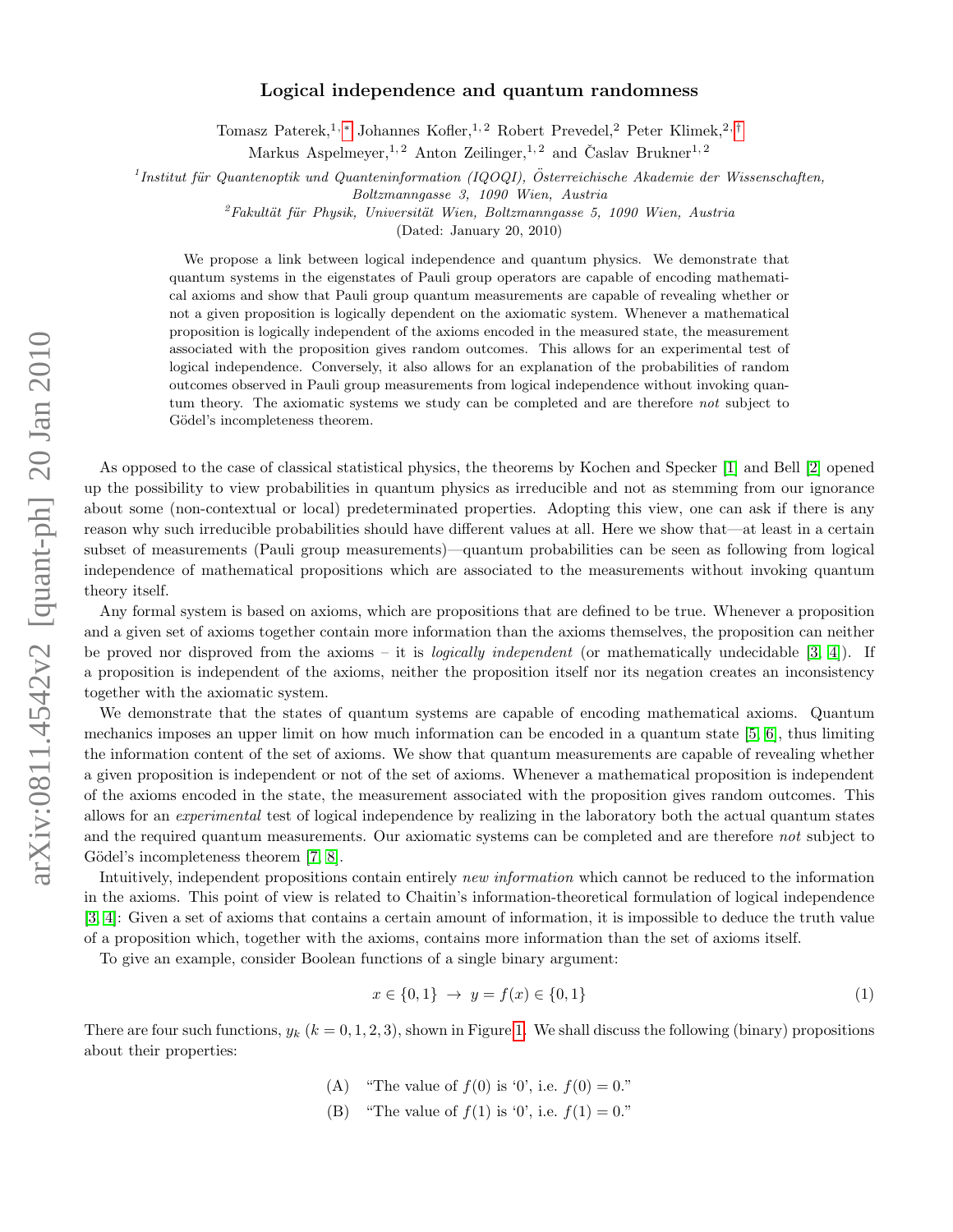| X | Vo | V1 | V <sub>2</sub> | Vз |
|---|----|----|----------------|----|
| 0 | Ω  | 0  |                |    |
|   | n  |    | ٦              |    |

<span id="page-1-0"></span>FIG. 1: The four Boolean functions  $y = f(x)$  of a binary argument, i.e.  $f(x) = 0, 1$  with  $x = 0, 1$ . The different functions are labeled by  $y_k$  with  $k = 0, 1, 2, 3$ .

These two propositions are logically independent. Knowing the truth value of one of them does not allow to infer the truth value of the other. Ascribing truth values to both propositions requires two bits of information. If one postulates only proposition  $(A)$  to be true, i.e. if one chooses  $(A)$  as an 'axiom', then it is impossible to prove proposition  $(B)$ from  $(A)$ . Having only axiom  $(A)$ , i.e. only this one bit of information, there is not enough information to know also the truth value of (B). Hence, proposition (B) is logically independent from the system containing the single axiom (A). Another example of an independent proposition within the same axiomatic system is:

(C) "The function is constant, i.e.  $f(0) = f(1)$ ."

Again, this statement can neither be proved nor disproved from the axiom (A) alone because (C) is independent of  $(A)$  as it involves  $f(1)$ .

We refer to such independent propositions to which one cannot simultaneously ascribe definite truth values – given a limited amount of information resources – as logically complementary propositions. Knowing the truth value of one of them precludes any knowledge about the others. Given the limitation of one bit of information encoded in the axiom, all three propositions  $(A)$ ,  $(B)$  and  $(C)$  are logically complementary to each other.

When the information content of the axioms and the number of independent propositions increase, more possibilities arise. Already the case of two bits as the information content is instructive. Consider two independent Boolean functions  $f_1(x)$  and  $f_2(x)$  of a binary argument. The two bits may be used to define properties of the individual functions or they may define joint features of the functions. An example of the first type is the following two-bit proposition:

> (D) "The value of  $f_1(0)$  is '0', i.e.  $f_1(0) = 0$ ." "The value of  $f_2(1)$  is '0', i.e.  $f_2(1) = 0$ ."

An example of the second type is:

(E) "The functions have the same value for argument '0', i.e.  $f_1(0) = f_2(0)$ ." "The functions have the same value for argument '1', i.e.  $f_1(1) = f_2(1)$ ."

Both (D) and (E) consist of two elementary (binary) propositions. Their truth values are of the form of vectors with two components being the truth values of their elementary propositions. The propositions (D) and (E) are logically complementary. Given (E) as a two-bit axiom, all the *individual* function values remain undefined and thus one can determine neither of the two truth values of elementary propositions in (D).

A qualitatively new aspect of multi-bit axioms is the existence of "partially" independent propositions, i.e. propositions that contain more than one elementary proposition of which only some are independent. An example of such a partially independent proposition within the system consisting of the two-bit axiom (D) is:

> (F) "The value of  $f_1(0)$  is '0', i.e.  $f_1(0) = 0$ ." "The value of  $f_2(0)$  is '0', i.e.  $f_2(0) = 0$ ."

The first elementary proposition is the same as in (D) and thus it is definitely true. The impossibility to decide the second elementary proposition leads to partial independence of proposition  $(F)$ . In a similar way, proposition  $(F)$  is partially independent of the axiomatic system of (E).

The discussion so far was purely *mathematical*. We have described finite axiomatic systems (of limited information content) using properties of Boolean functions. Now we show that the independence of mathematical propositions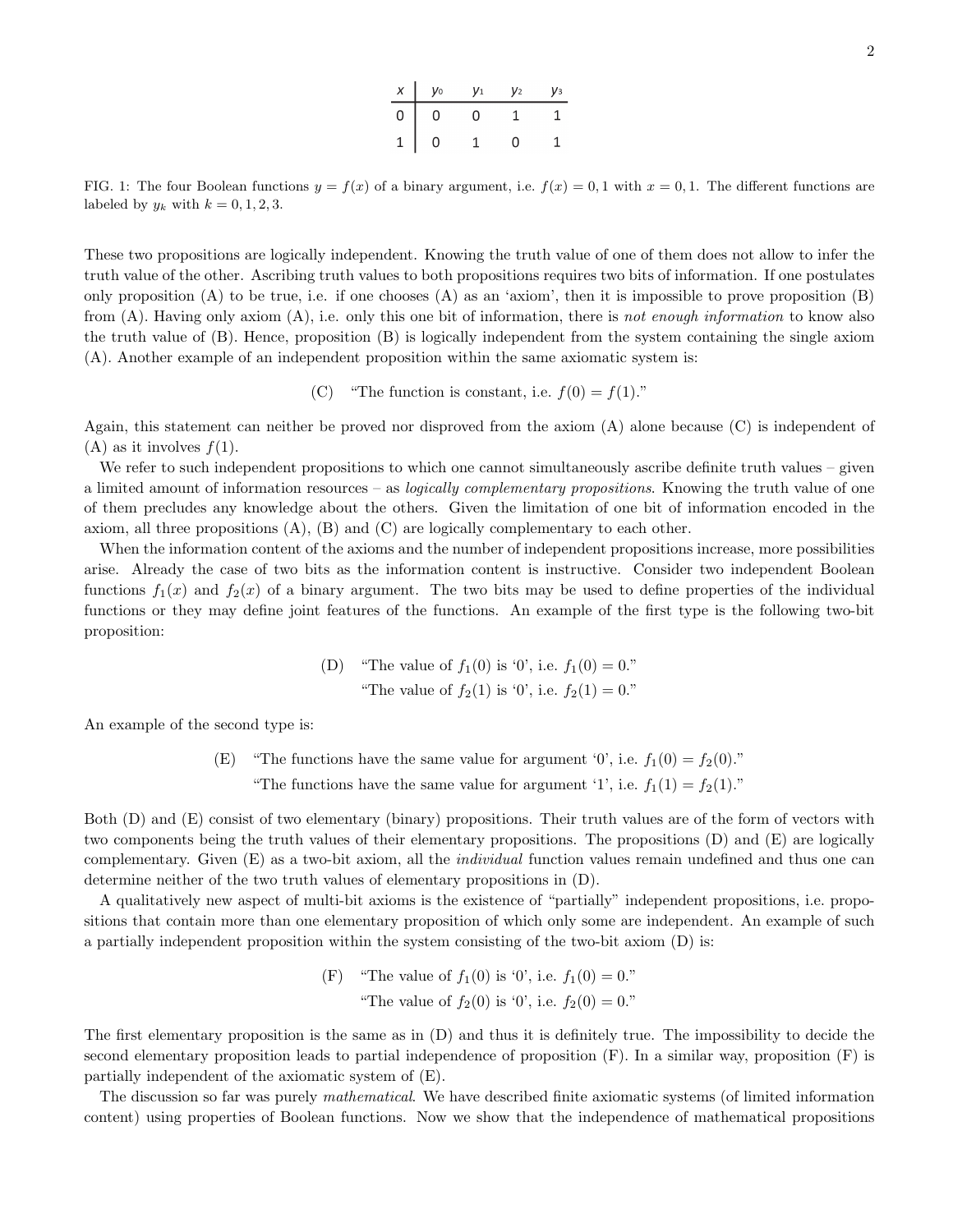can be tested in quantum experiments. To this end we introduce a physical "black box" whose internal configuration encodes Boolean functions. The black box hence forms a bridge between mathematics and physics. Quantum systems enter it and the properties of the functions, i.e. the truth values of propositions, are written onto the quantum states of the systems. Finally, measurements performed on the systems extract information about the properties of the configuration of the black box and thus about the properties of the functions.

We begin with the simplest case of a qubit (e.g. a spin- $\frac{1}{2}$  particle or the polarization of a photon) entering the black box in a well-defined state and a single bit-to-bit function  $f(x)$  encoded in the black box. Inside the black box two subsequent operations alter the state of the input qubit. The first operation encodes the value of  $f(1)$  via application of  $\hat{\sigma}_z^{f(1)}$ , i.e. the Pauli z-operator taken to the power of  $f(1)$ . The second operation encodes  $f(0)$  with  $\hat{\sigma}_x^{f(0)}$ , i.e. the Pauli x-operator taken to the power of  $f(0)$ . The total action of the black box is

<span id="page-2-0"></span>
$$
\hat{U} = \hat{\sigma}_x^{f(0)} \hat{\sigma}_z^{f(1)}.
$$
\n<sup>(2)</sup>

Consider the input qubit to be in one of the eigenstates of the Pauli operator  $i^{mn}\hat{\sigma}_x^m\hat{\sigma}_z^n$  (with i the imaginary unit). The three particular choices  $(m, n) = (0, 1), (1, 0),$  or  $(1, 1)$  correspond to the three Pauli operators along orthogonal directions (in the Bloch sphere)  $\hat{\sigma}_z$ ,  $\hat{\sigma}_x$ , or  $\hat{\sigma}_y = i \hat{\sigma}_x \hat{\sigma}_z$ , respectively. The measurements of these operators are quantum complementary: Given a system in an eigenstate of one of them, the results of the other measurements are totally random. The input density matrix reads

$$
\hat{\rho} = \frac{1}{2} \left[ \mathbb{1} + \lambda_{mn} \, \mathbf{i}^{mn} \, \hat{\sigma}_x^m \, \hat{\sigma}_z^n \right],\tag{3}
$$

with  $\lambda_{mn} = \pm 1$  and 1 the identity operator. It evolves under the action of the black box to

$$
\hat{U}\hat{\rho}\hat{U}^{\dagger} = \frac{1}{2} \left[ \mathbb{1} + \lambda_{mn} \left( -1 \right)^{nf(0) + mf(1)} \mathbb{i}^{mn} \hat{\sigma}_x^m \hat{\sigma}_z^n \right]. \tag{4}
$$

Depending on the value of  $n f(0) + m f(1)$  (throughout the paper all sums are taken modulo 2), the state after the black box is either the same or orthogonal to the initial one. If one now performs a measurement in the basis of the initial state, (i.e. the eigenbasis of the operator  $i^{mn}\hat{\sigma}_x^m\hat{\sigma}_z^n$ ), the outcome reveals the value of  $nf(0) + mf(1)$  and hence the measurement can be considered as checking the truth value of the proposition

(G) "
$$
nf(0) + mf(1) = 0
$$
."

It is crucial to note that each of the three quantum complementary measurements  $\hat{\sigma}_z$ ,  $\hat{\sigma}_x$ , or  $\hat{\sigma}_y$  – given the suitable initial state – reveals the truth value of one of the independent propositions  $(A)$ ,  $(B)$ , or  $(C)$ , respectively.

Independent of the initial state, we now identify the quantum measurement  $(m, n)$  with the question about the truth value of the corresponding mathematical proposition (G). Those states that give a definite (i.e. not random) outcome in the quantum measurement encode (G) or its negation as an axiom. For example, the two eigenstates of  $\hat{\sigma}_z$  after the black box encode (A) or its negation as an axiom, and the  $\hat{\sigma}_z$  measurement reveals the truth value of the proposition (A). This one bit is the maximal amount of information that can be encoded in a qubit [\[5,](#page-8-6) [6\]](#page-8-7).

When a physical system prepared in an eigenstate of a Pauli operator is measured along complementary directions, the measurement outcomes are *random*. Correspondingly, the proposition identified with a complementary observable is independent from the one-bit axiom encoded in the measured state. For example, the measurement of  $\hat{\sigma}_x$  on an eigenstate of  $\hat{\sigma}_z$  gives random outcomes, and accordingly proposition (B) is independent of the one-bit axiom (A). This links logical independence and quantum randomness in complementary measurements. We propose that it is therefore possible to experimentally find out whether a proposition is logically independent or not, as summarized in Figure [2.](#page-3-0)

In a single experimental run it is impossible to infer whether the outcome is definite or random and thus whether it stemmed from a dependent or independent proposition. Therefore, any quantum experiment revealing logical independence requires many runs. (It can be shown that  $-$  given a certain level of noise  $-$  the probability to infer wrongly whether the proposition is dependent or not decays exponentially with the length of the outcome string.)

Generalizing the above reasoning to multiple qubits, we show in the following that whenever the proposition identified with a Pauli group measurement is dependent (on the axioms encoded into the qubits), the measurement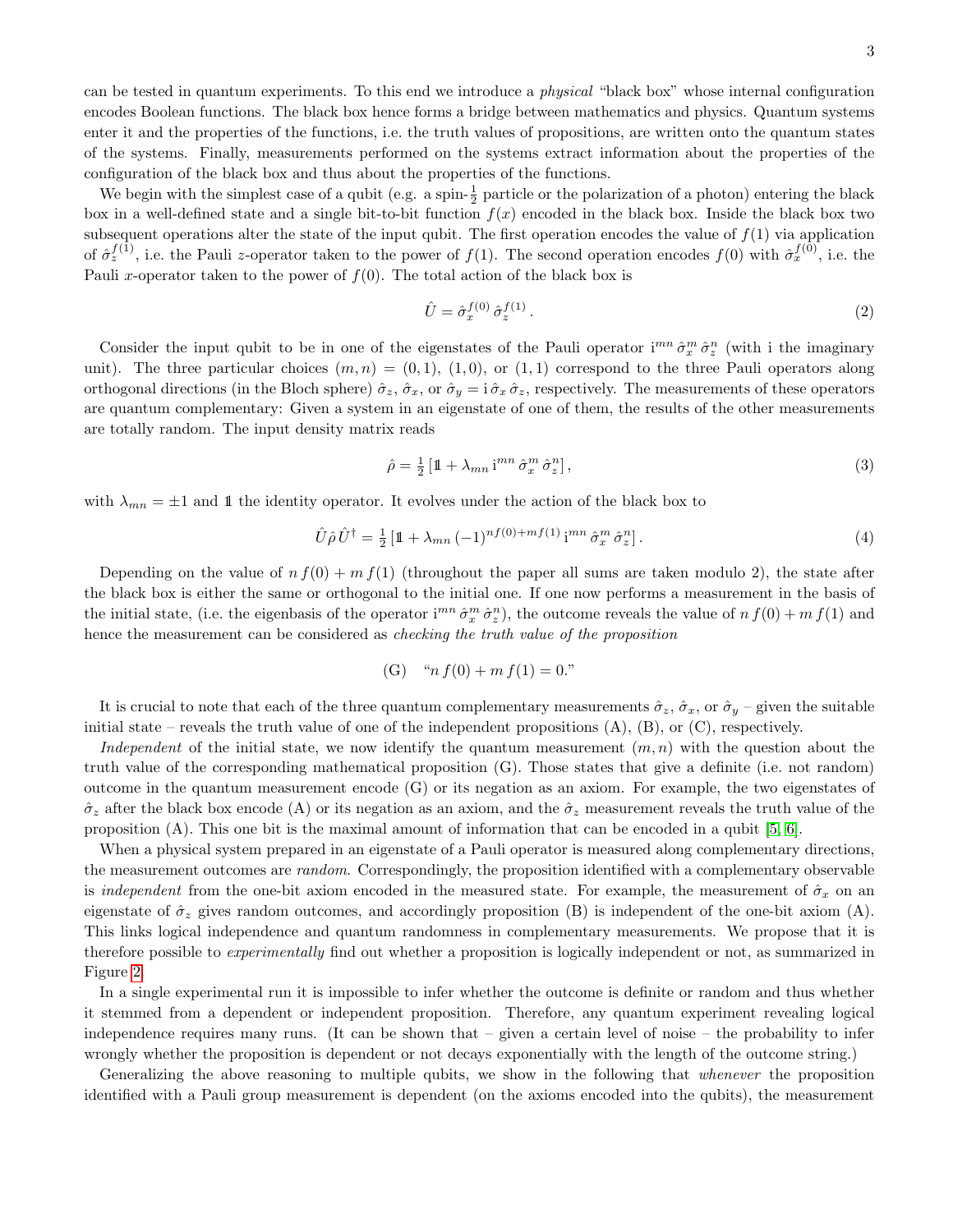4

| Mathematics/Logic                                       |                   | <b>Quantum Physics</b>                                |
|---------------------------------------------------------|-------------------|-------------------------------------------------------|
| Axioms of limited information content $\leftrightarrow$ |                   | Quantum states                                        |
| Boolean functions                                       | $\leftrightarrow$ | Unitary transformations                               |
| Question about proposition                              | $\leftrightarrow$ | Quantum measurement                                   |
| Logical dependence/independence                         |                   | $\leftrightarrow$ Definiteness/Randomness of outcomes |

FIG. 2: The link between logical independence and quantum randomness.

 $\mathcal{L}$  requires many runs. (It can be shown that  $\mathcal{L}$  is expected of noise – the probability to inferred of noise – the probability to inferred of noise – the probability to inferred of noise – the probability to in outcome is definite, and whenever it is independent, the measurement outcome is random. Consider  $N$  black boxes, one for each qubit. They encode N Boolean functions  $f_j(x)$  numbered by  $j = 1, ..., N$  by applying the operation

<span id="page-3-0"></span>
$$
\hat{U}_N = \hat{\sigma}_x^{f_1(0)} \hat{\sigma}_z^{f_1(1)} \otimes \cdots \otimes \hat{\sigma}_x^{f_N(0)} \hat{\sigma}_z^{f_N(1)}.
$$
\n
$$
(5)
$$

The initial N-qubit state is chosen to be a particular one of the  $2^N$  eigenstates of certain N *independent and mutually commuting* tensor products of Pauli operators, numbered by  $p = 1, ..., N$ :

$$
\hat{\Omega}_p \equiv \mathbf{i}^{m_1(p)n_1(p)} \hat{\sigma}_x^{m_1(p)} \hat{\sigma}_z^{n_1(p)} \otimes \cdots \otimes \mathbf{i}^{m_N(p)n_N(p)} \hat{\sigma}_x^{m_N(p)} \hat{\sigma}_z^{n_N(p)}, \qquad (6)
$$

with  $m_i(p), n_i(p) \in \{0, 1\}$ . A broad family of such states is the family of stabilizer [\[10,](#page-8-10) [11\]](#page-8-11) and graph states [\[12\]](#page-8-12). (Note that not all states can be described within this framework.) As before, each qubit propagates through its black box. After leaving them, the qubits' state encodes the truth values of the following N independent binary propositions (negating the false propositions, one has  $N$  true ones which serve as axioms):

$$
(\mathbf{H}_p) \quad \, \text{``}\sum_{j=1}^N [n_j(p) \, f_j(0) + m_j(p) \, f_j(1)] = 0.
$$
"

In suitable measurements quantum mechanics provides a way to test whether certain propositions are dependent or not. If one measures the operator of the Pauli group [\[11\]](#page-8-11)

$$
\hat{\Theta} \equiv i^{\alpha_1 \beta_1} \hat{\sigma}_x^{\alpha_1} \hat{\sigma}_z^{\beta_1} \otimes \cdots \otimes i^{\alpha_N \beta_N} \hat{\sigma}_x^{\alpha_N} \hat{\sigma}_z^{\beta_N}, \qquad (7)
$$

with  $\alpha_j, \beta_j \in \{0, 1\}$ , one tests whether the proposition

$$
(J) \quad \text{``}\sum_{j=1}^{N} [\beta_j f_j(0) + \alpha_j f_j(1)] = 0.
$$
"

is dependent or not. The proposition (J) can be represented as the 2N-dimensional proposition vector  $\vec{J}$  =  $(\alpha_1,\ldots,\alpha_N,\beta_1,\ldots,\beta_N)$  with binary entries. Therefore, there are  $4^N$  different (J)'s. For all dependent propositions, the vectors  $\vec{J}$  are linear combinations of the vectors  $\vec{H}_p = (m_1(p), \ldots, m_N(p), n_1(p), \ldots, n_N(p))$  representing the axioms, i.e.  $\vec{J} = \sum_{p=1}^{N} k_p \vec{H}_p$ . Since  $\alpha_j, \beta_j$  are binary, the coefficients must also be binary:  $k_p \in \{0, 1\}$ . This gives  $2^N$  dependent propositions (J). The corresponding operators  $\hat{\Theta}$  can be written as the products  $\hat{\Omega}_1^{k_1} \cdots \hat{\Omega}_N^{k_N}$ . In this case  $\hat{\Theta}$  commutes with all the  $\hat{\Omega}_p$ 's, and the quantum mechanical formalism implies that the measurement of  $\hat{\Theta}$  has a definite outcome. The measurements of all the remaining  $4^N - 2^N = 2^N(2^N - 1)$  operators  $\hat{\Theta}$  give random outcomes, and the corresponding propositions (J) are independent. Note that there are many more independent propositions of the form (J) than dependent ones. The ratio between their numbers increases exponentially with the number of qubits, i.e.  $\frac{2^N (2^N - 1)}{2^N} = O(2^N)$ .

In logic, one can always complete the axiomatic system by adding new axioms to the set of  $(H_p)$  such that any proposition (J) becomes dependent. However, this would require the axioms to be encoded in more than N qubits. Having only N qubits, projecting these qubits into new quantum states, and propagating them through their black boxes, new propositions can become axioms but only if some or all previous axioms become independent propositions. This is a consequence of the limited information content of the quantum system.

We have proved that a proposition of the type (J) is dependent on the axiomatic system  $(H_p)$  if and only if the corresponding measurement  $\hat{\Theta}$  from the Pauli group is commuting with all  $\hat{\Omega}_p$ . Note that one does not need to first prove the (in)dependence of a proposition by logic before one is able to identify the experiment to test it. For a given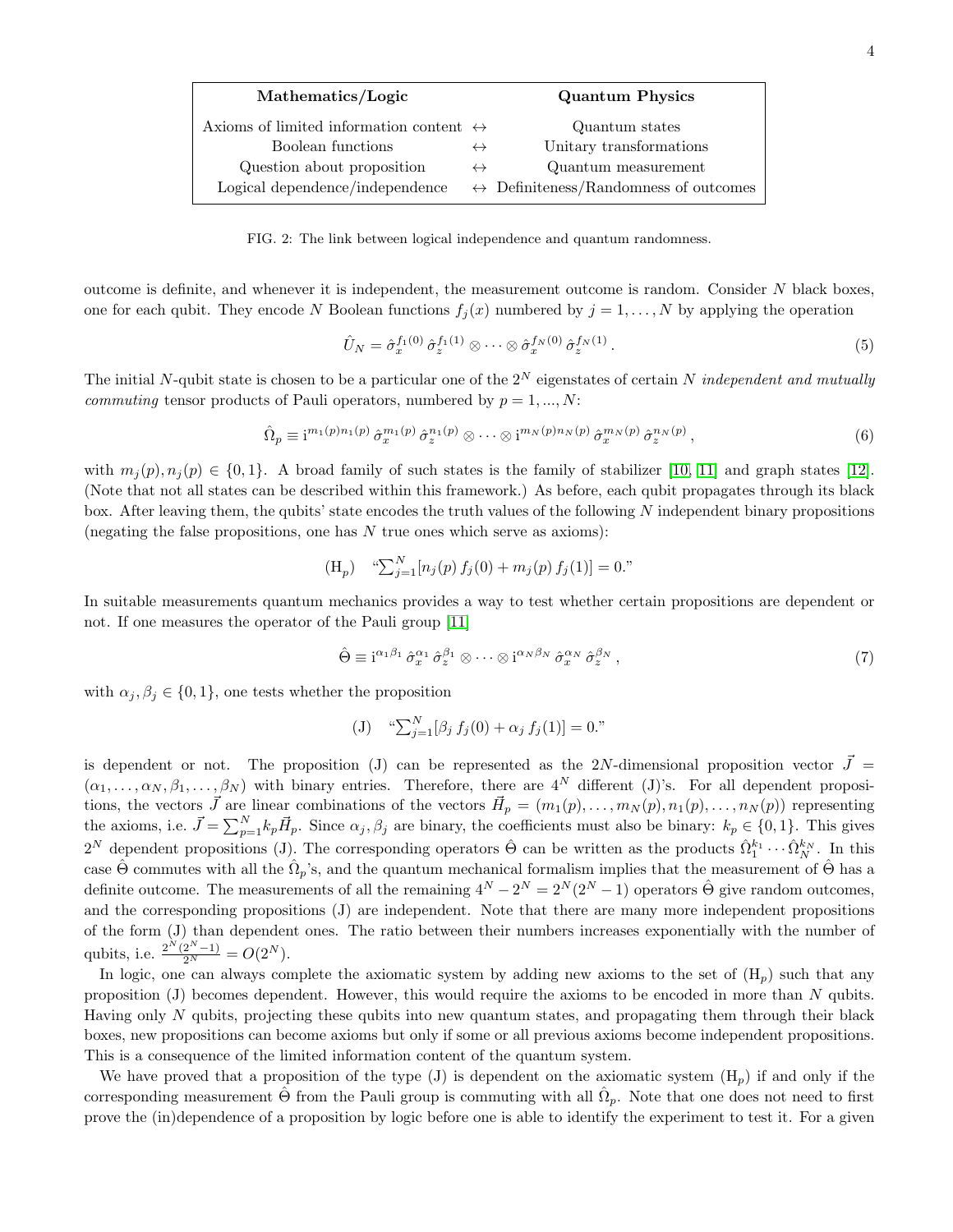set of  $(H_p)$ , defining an N-bit axiom, one must prepare a joint eigenstate of N commuting operators  $\hat{\Omega}_p$ . In order to test the logical (in)dependence of a new proposition (J), one needs to measure the operator  $\hat{\Theta}$  that corresponds to (J) in this state. The procedures of preparation and measurement can be performed without knowing whether (J) is logically independent of the set of  $(H_n)$ .

The measurement  $\Theta$  is highly degenerate because it tests the logical (in)dependence of the binary proposition (J) of the axioms. Less degenerate measurements are possible which simultaneously test the logical (in)dependence of several elementary propositions of the form (J). Such multi-bit propositions contain many elementary propositions. If not all of them are independent of the axioms, this gives rise to partial independence. This provides an explanation for different values of outcome probabilities in Pauli group measurements, which is based on logic without invoking quantum theory. A measurement corresponding to any single independent elementary proposition (with two possible measurement outcomes) gives uniformly random results. In a measurement whose outcomes reveal the independence of m independent elementary propositions (with  $2<sup>m</sup>$  possible measurement outcomes) these outcomes occur with probabilities  $\frac{1}{2^m}$ . (The results revealing dependence of elementary propositions are always definite.)

To illustrate the idea of multi-bit propositions and partial independence, consider the two bits of proposition (E) described above correspond to the set of independent commuting operators  $\hat{\Omega}_1 = \hat{\sigma}_z \otimes \hat{\sigma}_z$  and  $\hat{\Omega}_2 = \hat{\sigma}_x \otimes \hat{\sigma}_x$ . The common eigenbasis of these operators is spanned by the maximally entangled Bell states (basis  $b_{\rm E}$ ):  $|\Phi^{\pm}\rangle$  =  $\frac{1}{\sqrt{2}}(|z+\rangle_1|z+\rangle_2 \pm |z-\rangle_1|z-\rangle_2$ ),  $|\Psi^{\pm}\rangle = \frac{1}{\sqrt{2}}(|z+\rangle_1|z-\rangle_2 \pm |z-\rangle_1|z+\rangle_2$ ), where e.g.  $|z\pm\rangle_1$  denotes the eigenstate with  $\frac{\sqrt{2}}{2}$   $\frac{1}{2}$   $\frac{1}{2}$   $\frac{1}{2}$   $\frac{1}{2}$   $\frac{1}{2}$   $\frac{1}{2}$   $\frac{1}{2}$   $\frac{1}{2}$   $\frac{1}{2}$   $\frac{1}{2}$   $\frac{1}{2}$   $\frac{1}{2}$   $\frac{1}{2}$   $\frac{1}{2}$   $\frac{1}{2}$   $\frac{1}{2}$   $\frac{1}{2}$   $\frac{1}{2}$   $\frac{1}{2}$   $\frac{1}{2}$   $\frac{1}{2}$ truth values of the elementary propositions in (E) and a so-called Bell State Analyzer [\[13\]](#page-8-13) (i.e. an apparatus that measures in the Bell basis) reveals these values. In the same way, the truth values of the elementary propositions in (F) are encoded in the eigenstates of local  $\hat{\sigma}_z$  bases, i.e. by the four states  $|z\pm\rangle_1|z\pm\rangle_2$  (basis  $b_F$ ). Finally, the elementary propositions in (D) are linked with the four product states  $|z\pm\rangle_1 |x\pm\rangle_2$  (basis  $b_{\text{D}}$ ). In general, if all the axioms involve joint properties of Boolean functions the multi-partite state encoding these axioms must be entangled.

Measurements in the Bell basis,  $b<sub>E</sub>$ , prove that the entangled state indeed encodes joint properties of the two functions, i.e. information about (E). Measurements in other bases can then be interpreted in terms of "partial" and "full" independence. Proposition (D) is fully independent given (E) as an axiom and the four possible measurement results are completely random with probabilities of  $\frac{1}{4}$ . On the other hand, proposition (F) is partially independent, which is disclosed by the fact that two (out of four) outcomes never occur, while the two remaining occur randomly, i.e. each with probability  $\frac{1}{2}$ .

When the outcome of a quantum measurement is definite, it need not possess an a priori relation to the actual truth value of a dependent proposition as imposed by classical logic. This can be demonstrated for three qubits initially in the Greenberger-Horne-Zeilinger (GHZ) state [\[14\]](#page-8-14)

$$
|GHZ\rangle = \frac{1}{\sqrt{2}} (|z+\rangle_1 |z+\rangle_2 |z+\rangle_3 + |z-\rangle_1 |z-\rangle_2 |z-\rangle_3).
$$
\n(8)

We choose as axioms the propositions

(K<sub>1</sub>) "
$$
f_1(0) + f_1(1) + f_2(0) + f_2(1)
$$
  $+ f_3(1) = 1.$ "  
\n(K<sub>2</sub>) " $f_1(0) + f_1(1)$   $+ f_2(1) + f_3(0) + f_3(1) = 1.$ "  
\n(K<sub>3</sub>) " $f_1(1) + f_2(0) + f_2(1) + f_3(0) + f_3(1) = 1.$ "

linked with the operators  $\hat{\sigma}_y \otimes \hat{\sigma}_y \otimes \hat{\sigma}_x$ ,  $\hat{\sigma}_y \otimes \hat{\sigma}_x \otimes \hat{\sigma}_y$ , and  $\hat{\sigma}_x \otimes \hat{\sigma}_y \otimes \hat{\sigma}_y$ , respectively. One can logically derive from  $(K_1)$  to  $(K_3)$  the true proposition

(L) 
$$
{}^{4}f_{1}(1) + f_{2}(1) + f_{3}(1) = 1.
$$

On the other hand, the proposition (L) is identified with the measurement of  $\hat{\sigma}_x \otimes \hat{\sigma}_x \otimes \hat{\sigma}_x$ , but the result imposed by quantum mechanics corresponds to the negation of (L), namely: " $f_1(1) + f_2(1) + f_3(1) = 0$ ." This is the heart of the GHZ argument [\[14–](#page-8-14)[16\]](#page-8-15). In the (standard logical) derivation of (L) the individual function values are well defined and the *same*, independently of the axiom  $(K_i)$  in which they appear. Since this is equivalent to the assumption of non-contextuality [\[1,](#page-8-2) [17\]](#page-8-16), the truth values of dependent propositions found in quantum experiments do not necessarily have to be the same as the ones derived by classical logic. Nonetheless, there is a one-to-one correspondence between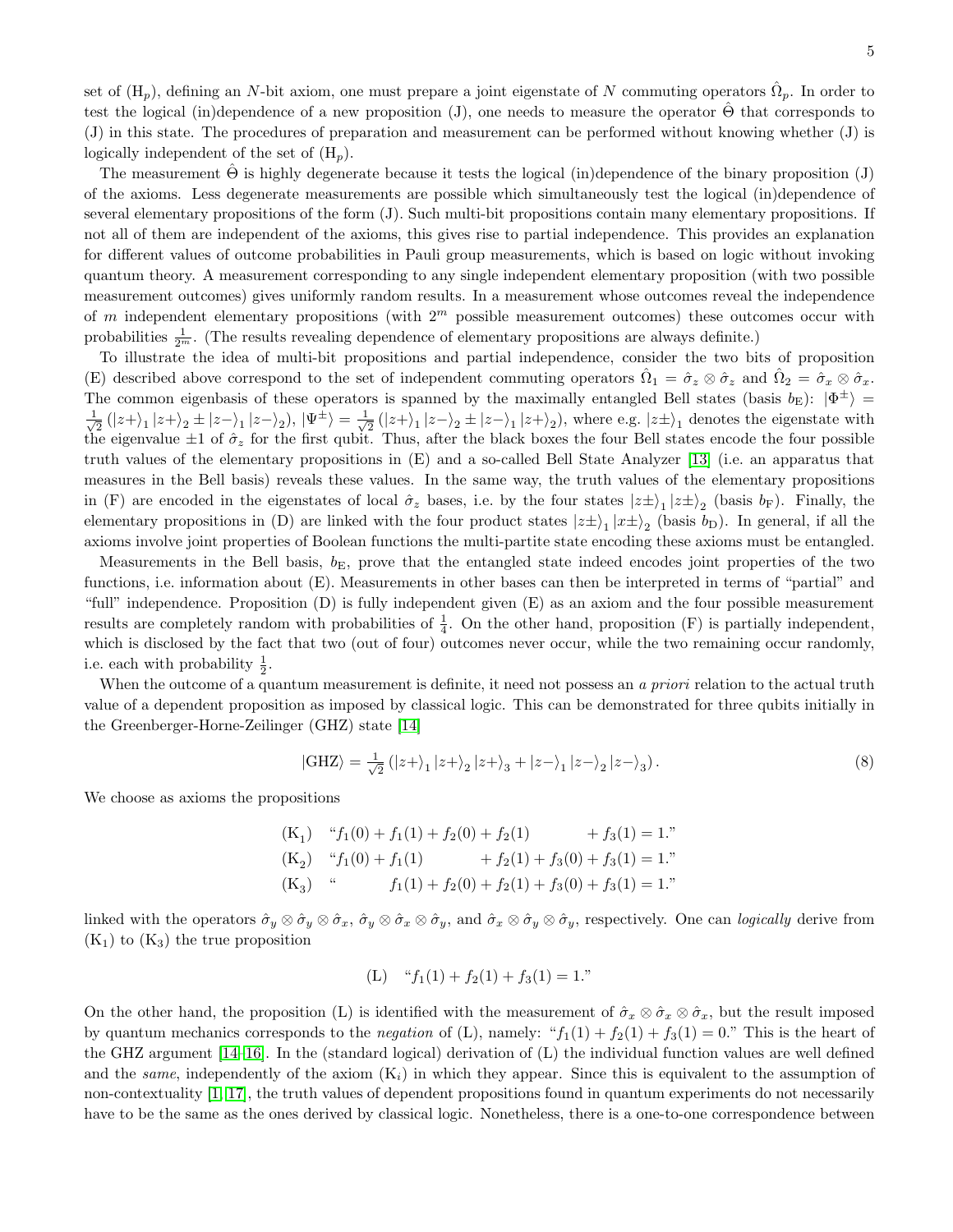definiteness (or randomness) of the measurement outcomes and the associated propositions being dependent (or independent) within axiomatic set. As shown above, this correspondence is independent of the rules used to infer the specific truth values of the propositions (e.g. classical logic or quantum theory).

One might raise the question whether a classical device can be constructed to reveal the independence of propositions. All operations in the experimental test belong to the Clifford group subset of quantum gates and therefore can be efficiently simulated classically [\[11,](#page-8-11) [18,](#page-8-17) [19\]](#page-8-18). A classical device is possible, provided one uses more resources: N classical bits are required to propagate through the black box in order to specify the N-bit axiomatic set and additional bits are required to model randomness in measurements corresponding to independent propositions. (Specifically, 2N classical bits propagating through the black box are known to be sufficient to specify definite outcomes in the measurements corresponding to the axioms and random outcomes in the measurements of fully independent propositions [\[20,](#page-8-19) [21\]](#page-8-20).) Such a device can give the truth values of dependent propositions according to classical logic. On the level of elementary physical systems, however, the world is known to be quantum. It is intriguing that nature supplies us with physical systems that can reveal logical dependence but cannot be used to learn the classical truth values.

A historic point finally deserves comment. The inference that classical logic cannot capture the structure of quantum mechanics was made by Birkhoff and von Neumann and started the field of quantum logic [\[22\]](#page-8-21). Our link between mathematics/logic and certain elements of quantum physics is related to, but yet distinct from their approach. Quantum logic was invented to provide an understanding of quantum physics in terms of a set of nonclassical logical rules for propositions which are identified with projective quantum measurements. However, "one requires the entire theoretical machinery of quantum mechanics to justify quantum logic" [\[23\]](#page-8-22). Our approach aims at providing a justification for quantum randomness starting from an operational representation of purely mathematical propositions and systems with limited information content.

The no-go theorems of Bell [\[2\]](#page-8-3) and Kochen and Specker [\[1\]](#page-8-2) prove that quantum randomness cannot be understood as stemming from the ignorance of a hidden variable substructure without coming into conflict with local realism and non-contextuality. This suggests that quantum randomness might be of *irreducible* (objective) nature [\[24,](#page-8-23) [25\]](#page-8-24) and a consequence of fundamentally limited information content of physical systems, namely  $N$  bits in  $N$  qubits [\[6\]](#page-8-7). If one adopts this view, the present work explains in which experiments the outcomes will be irreducibly random, namely in those that correspond to logically independent propositions.

After leaving the black boxes the N qubits' quantum states encode exactly N bits of information about Boolean functions, i.e. the systems encode an N-bit *axiom*, and the other logically complementary propositions are independent of this axiom. If there exists no underlying (hidden variable) structure, no information is left for specifying their truth values. However, the qubits can be measured in the bases corresponding to independent propositions, and – as in any measurement – will inevitably give outcomes, e.g. "clicks" in detectors. These clicks must not contain any information whatsoever about the truth value of the independent proposition. Therefore, the individual quantum outcomes must be random, reconciling logical independence with the fact that a quantum system always gives an "answer" when "asked" in an experiment. This provides an intuitive understanding of quantum randomness, a key quantum feature, using mathematical reasoning. Moreover, the same argument implies that randomness necessarily occurs in any physical theory of systems with limited information content in which measurements are operationally identified with asking questions about independent propositions [\[26\]](#page-8-25).

In conclusion, we have demonstrated that the dependence or independence of certain mathematical propositions in a finite axiomatic set can be tested by performing corresponding Pauli group measurements. (It would be interesting to investigate the possiblity of extending our results beyond this class of measurements.) This is achieved via an isomorphism between axioms and quantum states as well as between propositions and quantum measurements. Dependence (Independence) is revealed by definite (random) outcomes. Having this isomorphism, logical independence needs not to be proved by logic but can be inferred from experimental results. From the foundational point of view, this sheds new light on the (mathematical) origin of quantum randomness in these measurements. Under the assumption that the information content of N elementary physical systems (i.e. qubits) is *fundamentally restricted* to N bits such that no underlying (hidden variable) structure exists, measurement outcomes corresponding to logically independent propositions must be irreducibly random.

Acknowledgements. We are grateful to G. J. Chaitin for discussions. We acknowledge financial support from the Austrian Science Fund (FWF), the Doctoral Program CoQuS (FWF), the European Commission under the Integrated Project Qubit Applications (QAP) funded by the IST directorate, the Marie Curie Research Training Network EMALI,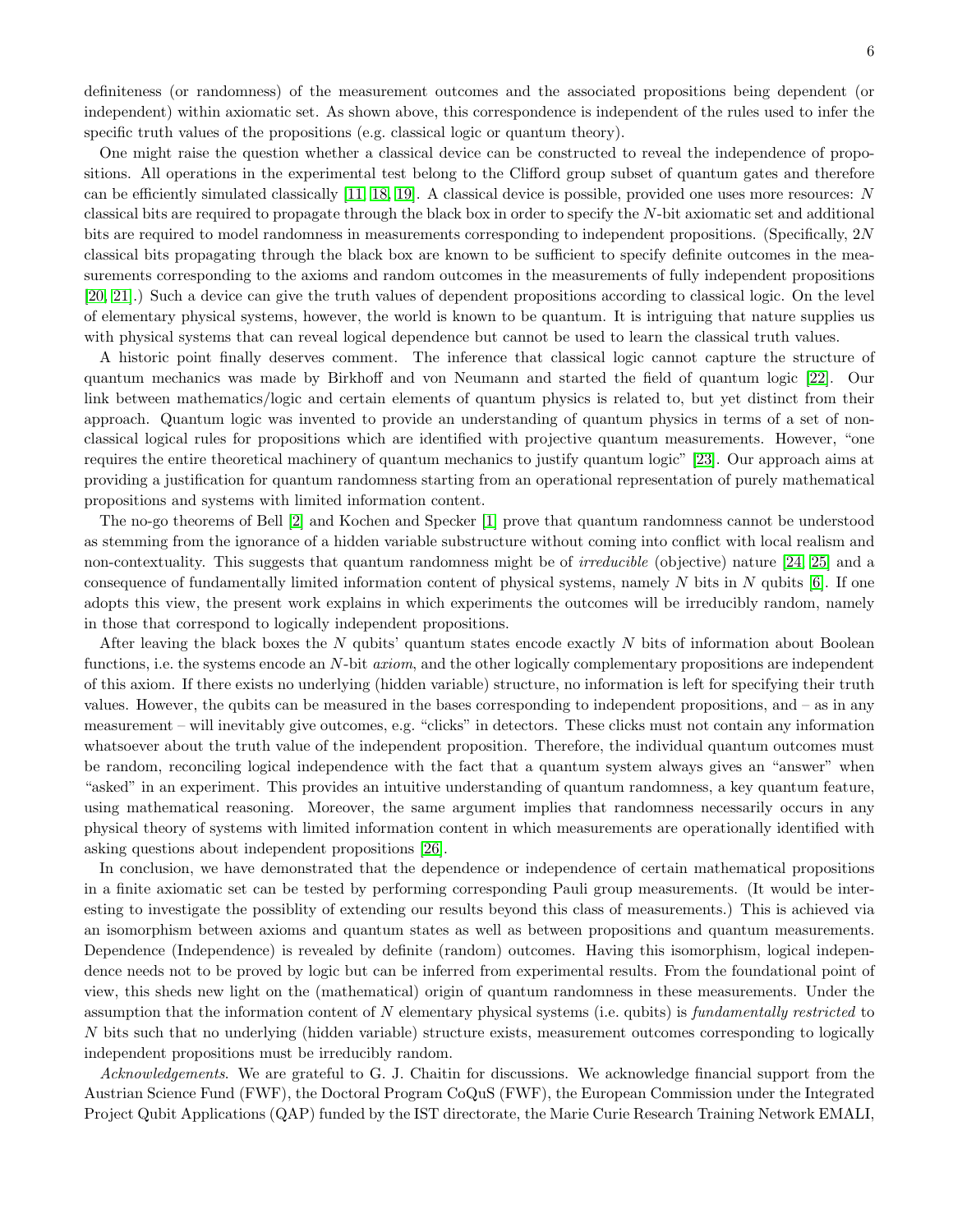the IARPA-funded U.S. Army Research Office, and the Foundational Questions Institute (FQXi).

## Appendix

Here, we describe experiments which were conducted in order to illustrate the concepts developed in the main text. In the case of a single Boolean function  $f(x)$ , we use the polarization of single photons as information carriers of binary properties encoded by the configuration in the "black box". The single photons are generated in the process of spontaneous parametric down-conversion (SPDC) [\[9\]](#page-8-26). The horizontal/vertical linear, +45◦/−45◦ linear, right/left circular polarization of the photon corresponds to eigenstates  $|z\pm\rangle$ ,  $|x\pm\rangle$ , and  $|y\pm\rangle$  of the Pauli operators, respectively. We start by initializing the qubit in a definite polarization state by inserting a linear polarizer in the beam path. The qubit then propagates through the black box in which the Boolean functions are encoded with the help of half-wave plates (HWP) which implement the product of Pauli operators  $\hat{\sigma}_x^{f(0)} \hat{\sigma}_z^{f(1)}$ , eq. [\(2\)](#page-2-0). Subsequently, measurements of  $\hat{\sigma}_z$ ,  $\hat{\sigma}_x$ , and  $\hat{\sigma}_y$ , which test the truth value of a specific proposition, are performed as projective measurements in the corresponding polarization basis. Specifically, to perform  $\hat{\sigma}_z$  measurements we use a polarizing beam-splitter (PBS) whose output modes are fiber-coupled to single-photon detector modules and use wave plates in front of the PBS to change the measurement basis. The truth value of the proposition now corresponds to photon detection in one of the



<span id="page-6-0"></span>FIG. 3: We input the qubit in a well-defined Pauli operator eigenstate  $|z+\rangle$ ,  $|x+\rangle$ , or  $|y+\rangle$  into the black box, shown from top to bottom. The black box encodes two classical bits,  $f(0)$  and  $f(1)$ , and the measurement is chosen such that the single bit  $f(0)$ ,  $f(1)$ , or  $f(0) + f(1)$ , is read out. For every input state we measure in all three complementary bases, i.e., z [asking for  $f(0)$ ]. x  $[f(1)]$ , and y  $[f(0) + f(1)]$ , shown from left to right. The three measurements are related to three logically complementary questions (A), (B), (C) of the main text as indicated by the labels. This particular plot is the experimentally obtained data for the black box realizing the function  $y_1$ . Similar results were obtained for the other black box configurations  $y_0, y_2,$  and  $y_3$ . Green (blue) bars represent outcomes "0" ("1") in the respective detectors, giving the answer to the corresponding question. Each input state, after leaving the black box, reveals the truth value of one and only one of the propositions, i.e. it encodes a one-bit axiom. Given this axiom, the remaining two logically complementary propositions are independent. This independence is revealed by complete randomness of the outcomes in the other two measurement bases. Statistical errors are at most 0.03 % in each graph and therefore not visible.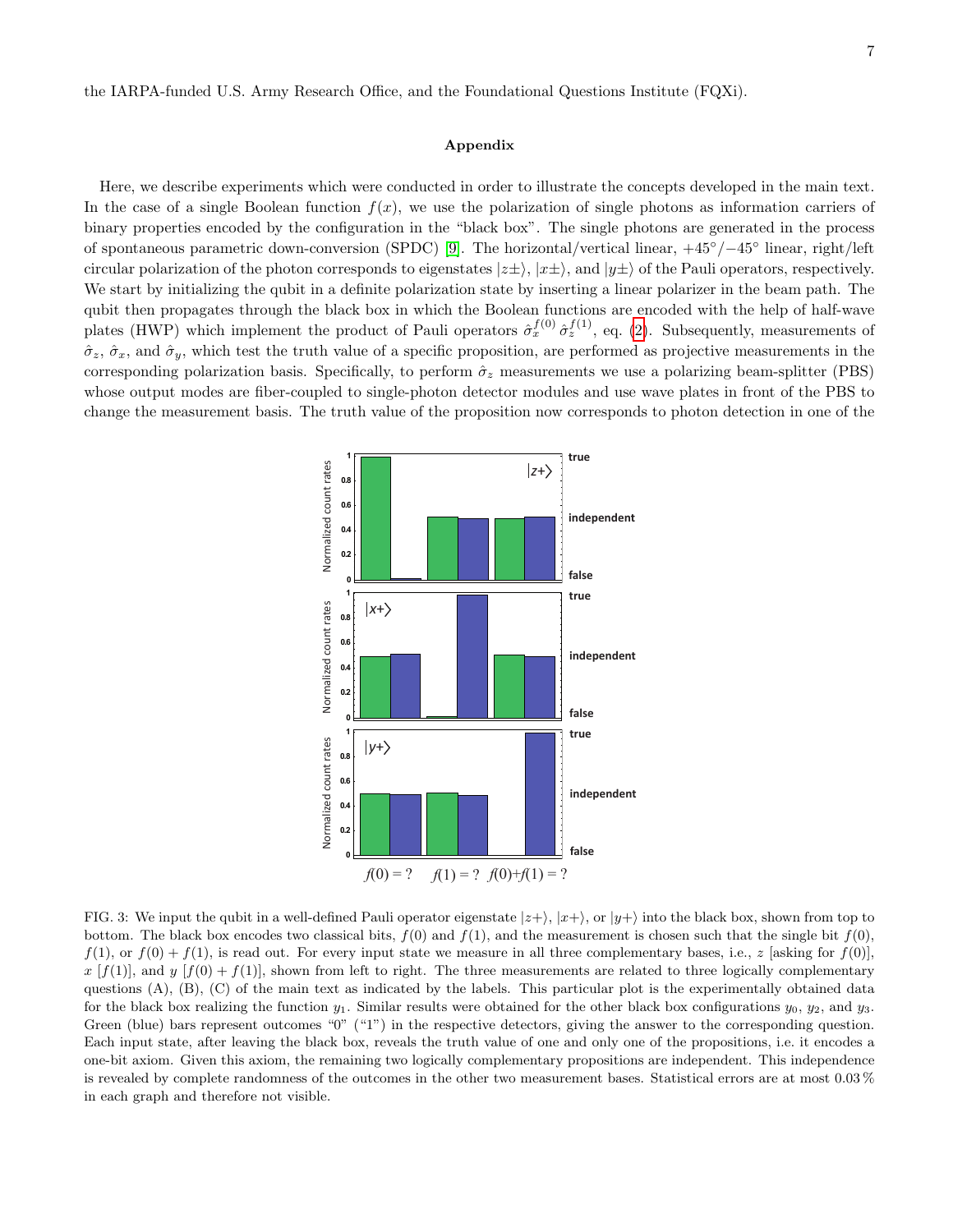

<span id="page-7-0"></span>FIG. 4: In this two-qubit experiment a  $|\Phi^+\rangle$  Bell state is measured in three different bases (the Bell basis as well as  $|z\pm\rangle_1 |z\pm\rangle_2$ and  $|z\pm\rangle_1|x\pm\rangle_2$ , shown from left to right). Plotted are the normalized count rates associated with the relevant detector combinations for the black box encoding function y<sup>2</sup> on both photons. The first (second) label gives the answer to the upper (lower) question. The results of the measurements performed in the Bell basis show that the two qubits encode proposition (E) of the main text. The data in the middle plot reveal partial independence of proposition  $(F)$ , given  $(E)$  as an axiom, as indicated by the random outcomes in two out of four detector combinations. In contrast, the right plot presents the data corresponding to the fully independent proposition (D), where the outcomes are completely random. Similar results for propositions (E), (F) and (D) were obtained for other black box encodings. The reason for the fact that the Bell state in the left plot is not identified with unit fidelity stems from imperfections in the experimental setup (cf. Reference [\[28\]](#page-8-27)). Unequal detector efficiencies explain the small bias in the right plot. Statistical errors are at most 2 % for the left plot and at most 0.1 % for the other plots and therefore not visible.

two output modes of the PBS.

First, we confirm that complementary quantum measurements indeed reveal truth values of respective logically complementary propositions. To achieve this we prepare the system in a state belonging to the basis in which we finally measure. Specifically, we verify that a measurement in the z basis gives the value of  $f(0)$  and similarly, measurements in x and y bases give the value of  $f(1)$  and  $f(0) + f(1)$ , respectively.

Next, we demonstrate that dependent (independent) propositions are identified by a sequence of definite (random) outcomes of quantum measurements. For each of the three choices of the initial state, we "ask" all three logically complementary questions by measuring in all three different complementary bases. Figure [3](#page-6-0) shows that for every input state one and only one question has a definite answer. This is the axiom encoded in the system leaving black box. The remaining propositions are independent given that axiom. This is signified by the observation that the corresponding measurement outcomes are completely random, i.e. evenly distributed.

In the case of two Boolean functions,  $f_1(x)$  and  $f_2(x)$ , we prepare two-photon states with the help of SPDC. The encoding of these functions within the black boxes is done akin to the single-qubit case. We start our investigation by confirming that the truth values of the (elementary) propositions in  $(E)$ ,  $(F)$  and  $(D)$  are revealed by measurements performed in the bases  $b_{\text{E}}$ ,  $b_{\text{F}}$  and  $b_{\text{D}}$  of the main text, respectively. As in the single-qubit case, preparation and measurement are in the same basis (results not shown). Next, we prepare the  $|\Phi^+\rangle$  Bell state and measure it in the bases  $b_{\text{E}}$ ,  $b_{\text{F}}$  and  $b_{\text{D}}$ . As can be seen in the left plot of Figure [4,](#page-7-0) measurements in the Bell basis,  $b_{\text{E}}$ , prove that the entangled state indeed encodes joint properties of the functions  $f_1(x)$  and  $f_2(x)$ , i.e. information about (E). These joint two-qubit measurements require a so-called Bell State Analyzer (BSA) [\[13,](#page-8-13) [27,](#page-8-28) [28\]](#page-8-27), the heart of which is a non-linear gate, such as a controlled-NOT gate [\[29–](#page-8-29)[32\]](#page-8-30). For experimental details see Reference [\[28\]](#page-8-27). Measurements in other bases can then be interpreted in terms of "partial" and "full" independence. Proposition (D) is fully independent given (E) as an axiom encoded into the photons leaving the black boxes. This can be seen from the right part in Figure [4,](#page-7-0) in which all four measurement outcomes occur with equal probability. On the other hand, proposition (F) is partially independent. This is experimentally revealed by the count distribution of the middle part in Figure [4.](#page-7-0) The partial independence is disclosed by the randomness of the two occurring outcomes, while the other two outcomes do not appear.